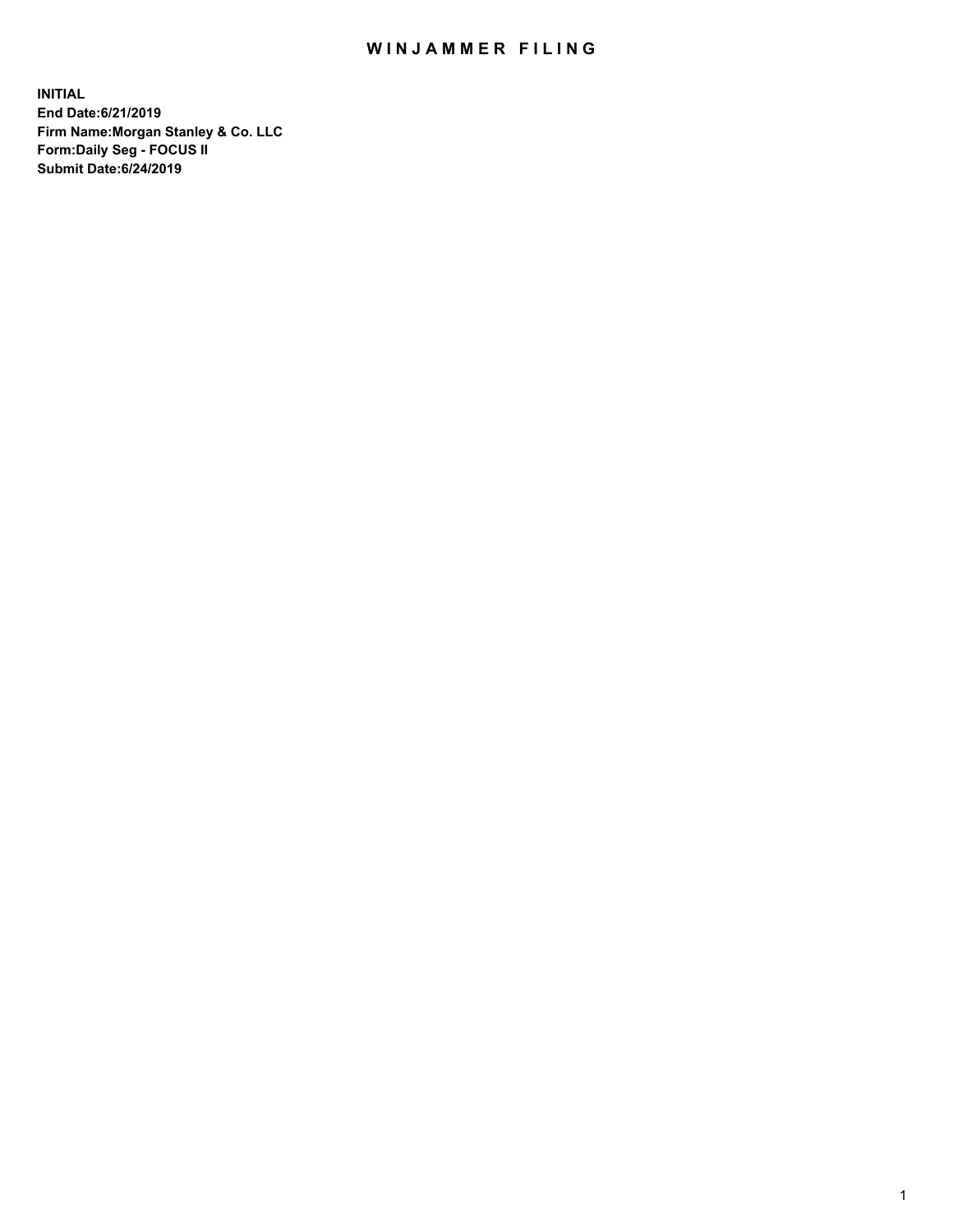**INITIAL End Date:6/21/2019 Firm Name:Morgan Stanley & Co. LLC Form:Daily Seg - FOCUS II Submit Date:6/24/2019 Daily Segregation - Cover Page**

| Name of Company                                                                   | Morgan Stanley & Co. LLC     |
|-----------------------------------------------------------------------------------|------------------------------|
| <b>Contact Name</b>                                                               | <b>Ikram Shah</b>            |
| <b>Contact Phone Number</b>                                                       | 212-276-0963                 |
| <b>Contact Email Address</b>                                                      | Ikram.shah@morganstanley.com |
| FCM's Customer Segregated Funds Residual Interest Target (choose one):            |                              |
| a. Minimum dollar amount: ; or                                                    | 235,000,000                  |
| b. Minimum percentage of customer segregated funds required:% ; or                | <u>0</u>                     |
| c. Dollar amount range between: and; or                                           | <u>0 0</u>                   |
| d. Percentage range of customer segregated funds required between: % and %.       | 00                           |
| FCM's Customer Secured Amount Funds Residual Interest Target (choose one):        |                              |
| a. Minimum dollar amount: ; or                                                    | 140,000,000                  |
| b. Minimum percentage of customer secured funds required:%; or                    | <u>0</u>                     |
| c. Dollar amount range between: and; or                                           | 0 <sub>0</sub>               |
| d. Percentage range of customer secured funds required between:% and%.            | 0 <sub>0</sub>               |
| FCM's Cleared Swaps Customer Collateral Residual Interest Target (choose one):    |                              |
| a. Minimum dollar amount: ; or                                                    | 92,000,000                   |
| b. Minimum percentage of cleared swaps customer collateral required:% ; or        | <u>0</u>                     |
| c. Dollar amount range between: and; or                                           | 0 Q                          |
| d. Percentage range of cleared swaps customer collateral required between:% and%. | 00                           |

Attach supporting documents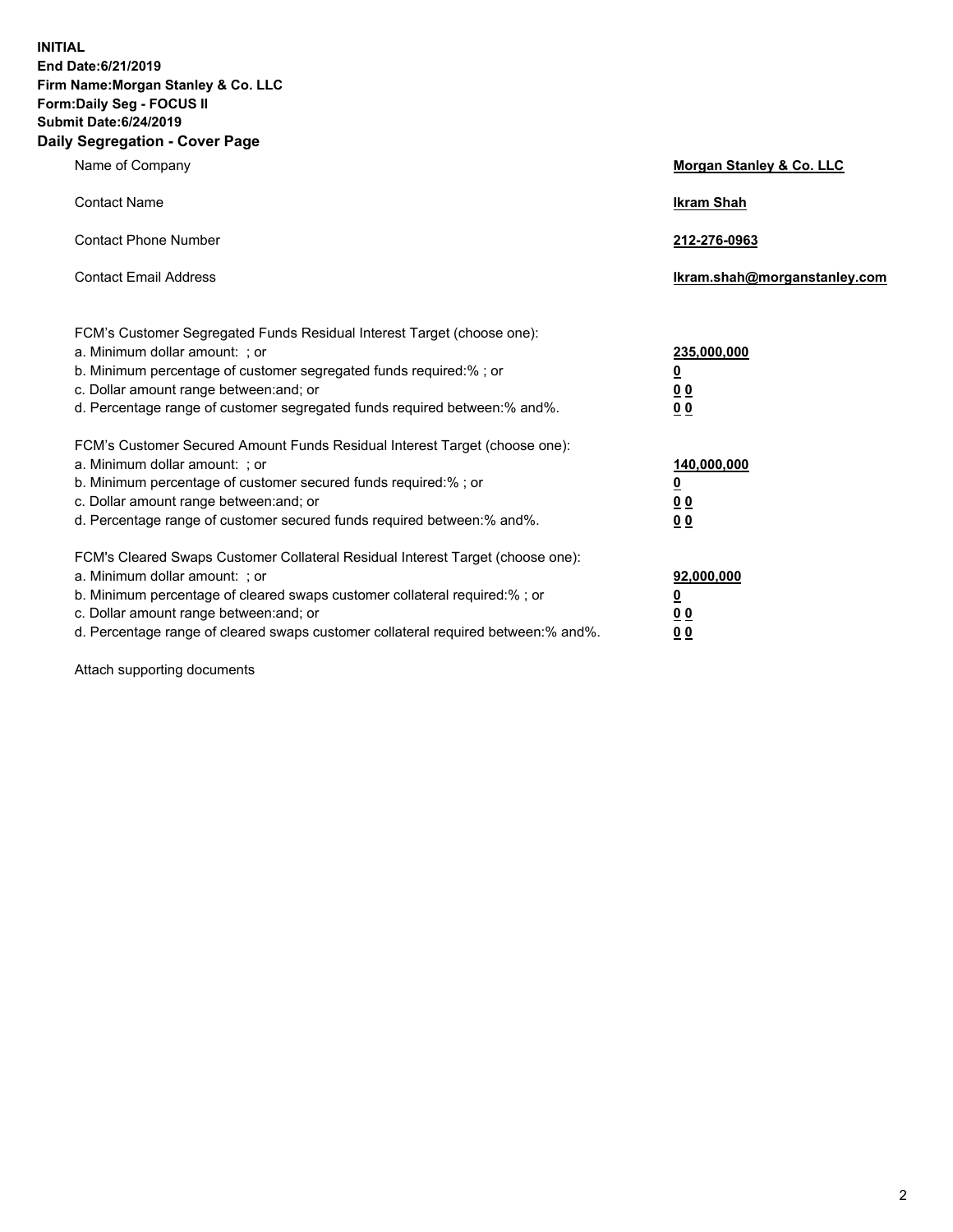## **INITIAL End Date:6/21/2019 Firm Name:Morgan Stanley & Co. LLC Form:Daily Seg - FOCUS II Submit Date:6/24/2019 Daily Segregation - Secured Amounts**

Foreign Futures and Foreign Options Secured Amounts Amount required to be set aside pursuant to law, rule or regulation of a foreign government or a rule of a self-regulatory organization authorized thereunder 1. Net ledger balance - Foreign Futures and Foreign Option Trading - All Customers A. Cash **2,727,097,307** [7315] B. Securities (at market) **2,530,634,231** [7317] 2. Net unrealized profit (loss) in open futures contracts traded on a foreign board of trade **48,132,430** [7325] 3. Exchange traded options a. Market value of open option contracts purchased on a foreign board of trade **17,200,604** [7335] b. Market value of open contracts granted (sold) on a foreign board of trade **-13,235,801** [7337] 4. Net equity (deficit) (add lines 1. 2. and 3.) **5,309,828,771** [7345] 5. Account liquidating to a deficit and account with a debit balances - gross amount **155,331,875** [7351] Less: amount offset by customer owned securities **-154,048,281** [7352] **1,283,594** 6. Amount required to be set aside as the secured amount - Net Liquidating Equity Method (add lines 4 and 5) 7. Greater of amount required to be set aside pursuant to foreign jurisdiction (above) or line 6.

## FUNDS DEPOSITED IN SEPARATE REGULATION 30.7 ACCOUNTS

- 1. Cash in banks
	- A. Banks located in the United States **252,089,661** [7500]
	- B. Other banks qualified under Regulation 30.7 **235,599,560** [7520] **487,689,221**
- 2. Securities
	- A. In safekeeping with banks located in the United States **729,148,632** [7540]
	- B. In safekeeping with other banks qualified under Regulation 30.7 **0** [7560] **729,148,632** [7570]
- 3. Equities with registered futures commission merchants
	-
	- B. Securities **0** [7590]
	- C. Unrealized gain (loss) on open futures contracts **1,334,930** [7600]
	- D. Value of long option contracts **0** [7610]
- E. Value of short option contracts **0** [7615] **6,164,393** [7620]
- 4. Amounts held by clearing organizations of foreign boards of trade
	- A. Cash **0** [7640]
	- B. Securities **0** [7650]
	- C. Amount due to (from) clearing organization daily variation **0** [7660]
	- D. Value of long option contracts **0** [7670]
	- E. Value of short option contracts **0** [7675] **0** [7680]
- 5. Amounts held by members of foreign boards of trade
	-
	-
	- C. Unrealized gain (loss) on open futures contracts **46,797,501** [7720]
	- D. Value of long option contracts **17,200,604** [7730]
	- E. Value of short option contracts **-13,235,801** [7735] **4,280,563,980**
- 6. Amounts with other depositories designated by a foreign board of trade **0** [7760]
- 7. Segregated funds on hand **0** [7765]
- 8. Total funds in separate section 30.7 accounts **5,503,566,226** [7770]
- 9. Excess (deficiency) Set Aside for Secured Amount (subtract line 7 Secured Statement Page 1 from Line 8)
- 10. Management Target Amount for Excess funds in separate section 30.7 accounts **140,000,000** [7780]
- 11. Excess (deficiency) funds in separate 30.7 accounts over (under) Management Target **52,453,861** [7785]

**0** [7305]

[7354] **5,311,112,365** [7355]

**5,311,112,365** [7360]

[7530]

A. Cash **4,829,463** [7580]

 A. Cash **2,428,316,077** [7700] B. Securities **1,801,485,599** [7710] [7740] **192,453,861** [7380]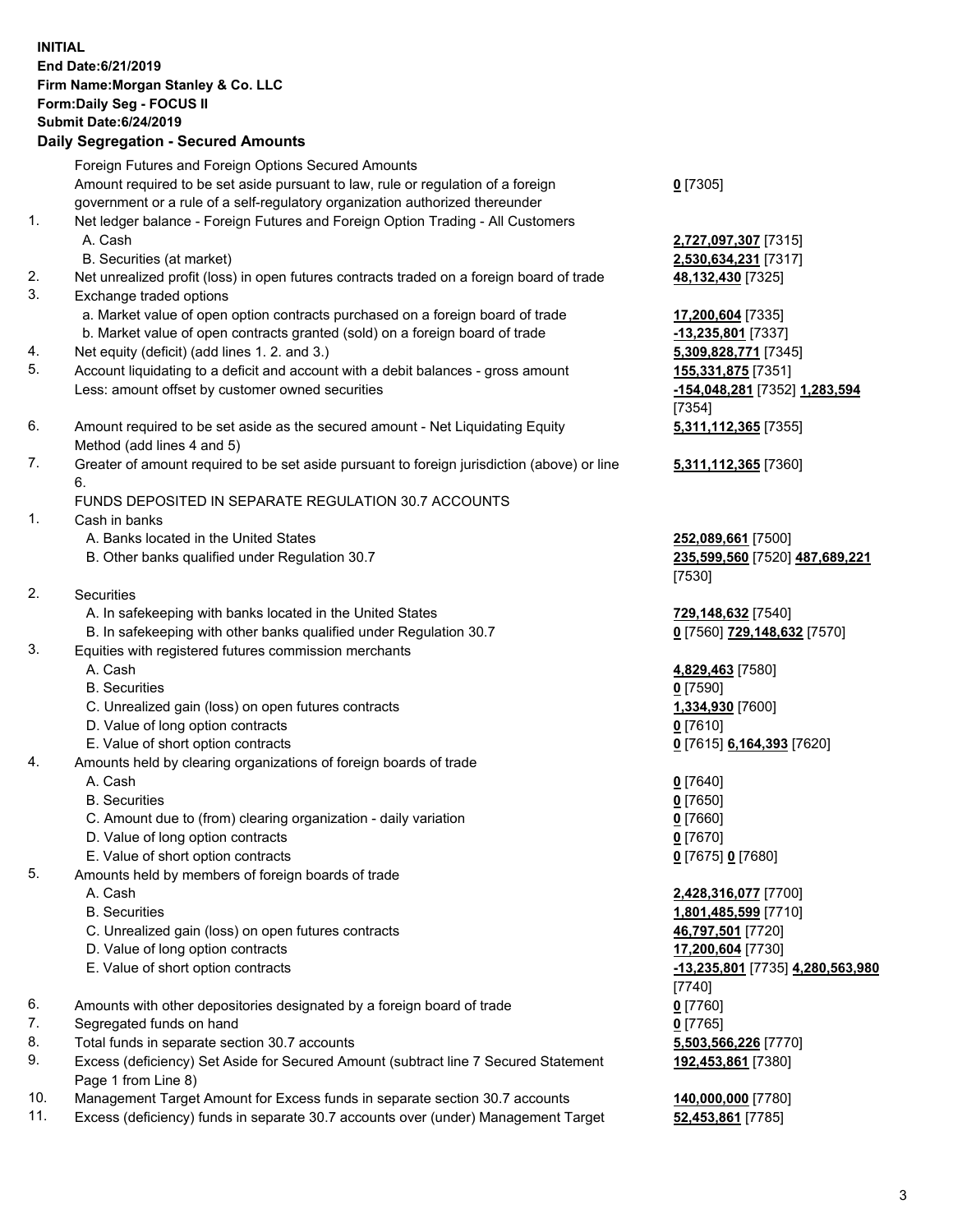**INITIAL End Date:6/21/2019 Firm Name:Morgan Stanley & Co. LLC Form:Daily Seg - FOCUS II Submit Date:6/24/2019 Daily Segregation - Segregation Statement** SEGREGATION REQUIREMENTS(Section 4d(2) of the CEAct) 1. Net ledger balance A. Cash **5,989,605,157** [7010] B. Securities (at market) **5,946,794,236** [7020] 2. Net unrealized profit (loss) in open futures contracts traded on a contract market **3,596,157,826** [7030] 3. Exchange traded options A. Add market value of open option contracts purchased on a contract market **530,096,828** [7032] B. Deduct market value of open option contracts granted (sold) on a contract market **-338,405,104** [7033] 4. Net equity (deficit) (add lines 1, 2 and 3) **15,724,248,943** [7040] 5. Accounts liquidating to a deficit and accounts with debit balances - gross amount **682,762,100** [7045] Less: amount offset by customer securities **-679,148,031** [7047] **3,614,069** [7050] 6. Amount required to be segregated (add lines 4 and 5) **15,727,863,012** [7060] FUNDS IN SEGREGATED ACCOUNTS 7. Deposited in segregated funds bank accounts A. Cash **3,823,783,607** [7070] B. Securities representing investments of customers' funds (at market) **0** [7080] C. Securities held for particular customers or option customers in lieu of cash (at market) **636,118,619** [7090] 8. Margins on deposit with derivatives clearing organizations of contract markets A. Cash **6,345,255,589** [7100] B. Securities representing investments of customers' funds (at market) **0** [7110] C. Securities held for particular customers or option customers in lieu of cash (at market) **5,310,675,617** [7120] 9. Net settlement from (to) derivatives clearing organizations of contract markets **-303,186,481** [7130] 10. Exchange traded options A. Value of open long option contracts **530,096,828** [7132] B. Value of open short option contracts **-338,405,104** [7133] 11. Net equities with other FCMs A. Net liquidating equity **7,761,430** [7140] B. Securities representing investments of customers' funds (at market) **0** [7160] C. Securities held for particular customers or option customers in lieu of cash (at market) **0** [7170] 12. Segregated funds on hand **0** [7150] 13. Total amount in segregation (add lines 7 through 12) **16,012,100,105** [7180] 14. Excess (deficiency) funds in segregation (subtract line 6 from line 13) **284,237,093** [7190]

- 15. Management Target Amount for Excess funds in segregation **235,000,000** [7194]
- 16. Excess (deficiency) funds in segregation over (under) Management Target Amount Excess

**49,237,093** [7198]